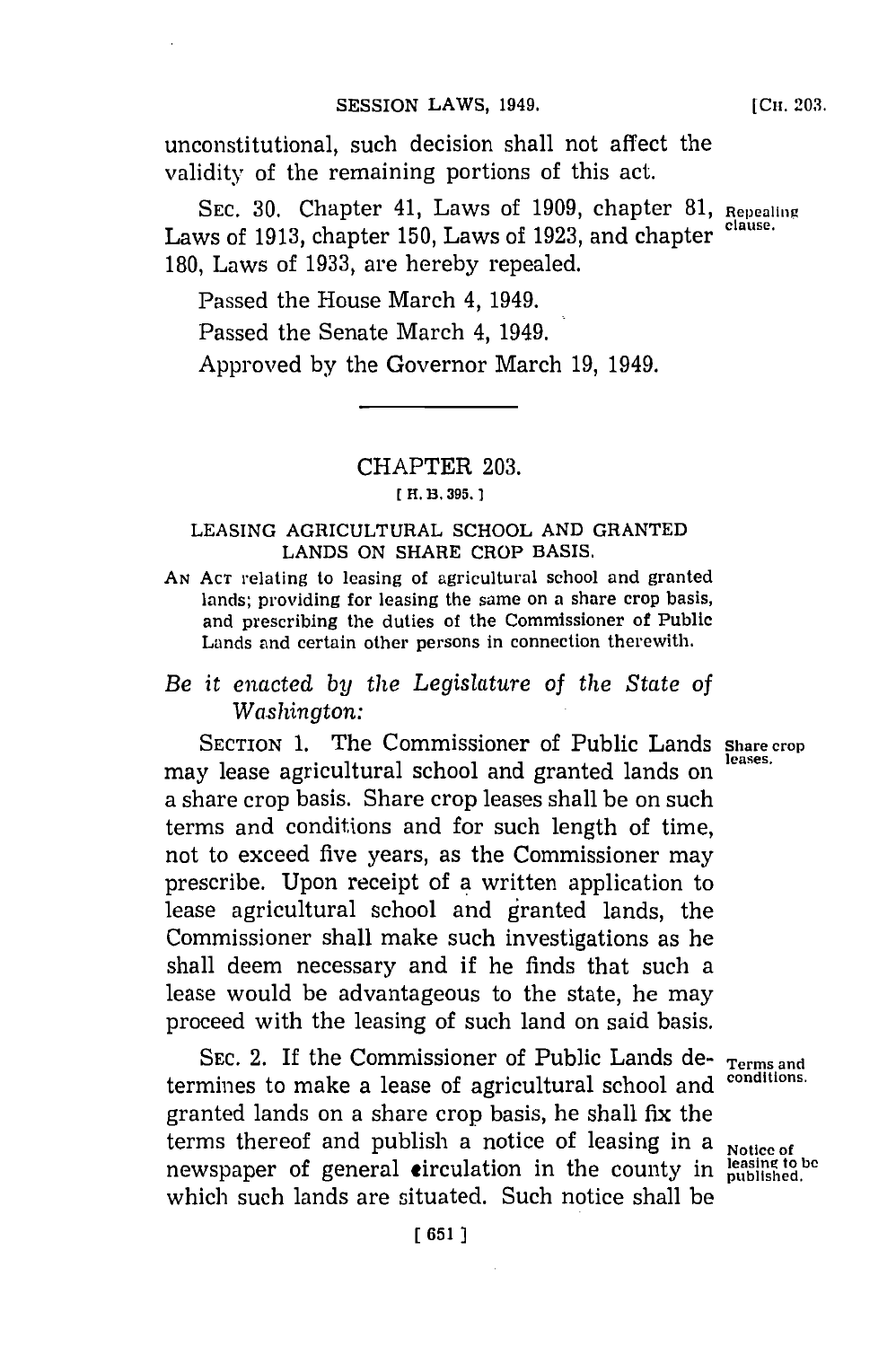### SESSION LAWS, 1949.

**CH. 203.)**

advertised for a period of two consecutive weeks and **Contents of** shall contain the legal description of the lands for **notice,** which application to lease has been made, shall set forth the terms of the lease and fix the time and place at which the leasing shall be held.

lands for<br>lease to

**lease to be Warehouse-**

**warehouse-**

**List of lands SEC. 3.** The Commissioner of Public Lands shall leased. **certify to the County Auditor of the county in which** the land is located a list of the lands to be leased. Upon receipt of any certified list of lands to be offered for leasing under the provisions of this act, the County Auditor shall post said list for a period County Audi- of thirty days prior to the date of leasing in some<br>tor shall post<br>list and offer conspicuous place in his office and elsewhere in the conspicuous place in his office and elsewhere in the lease to **county as the Commissioner of Public Lands may** lease to **county** as the Commissioner of Public Lands may blighest **bidder.** direct, and on the day and at the place fixed **by** the Commissioner, shall offer the lands described in the list for lease to the highest bidder.

**Notice of SEC.** 4. When wheat, barley, rye, corn, other **harvest,** grain or peas are harvested, the leasee shall give written notice to the Commissioner that the crop is being harvested, and shall also give to the Commissioner the name and address of the warehouse or elevator to which such grain or peas are sold or in **Copy of** which such grain or peas will be stored. The lessee shall also serve on the owner of such warehouse or **man,** elevator a written copy of so much of the lease as shall show the percentage of division of the proceeds of such crop as between lessee and lessor. The **Duties of** owner of such warehouse or elevator shall make out **man,** two warehouse receipts, one receipt showing the percentage of grain or peas belonging to the state and the other showing the percentage of grain or peas belonging to the lessee, and the respective amounts thereof, and shall deliver to the Commissioner the receipt for the state's percentage of such grain or peas within ten days after he has received such instructions.